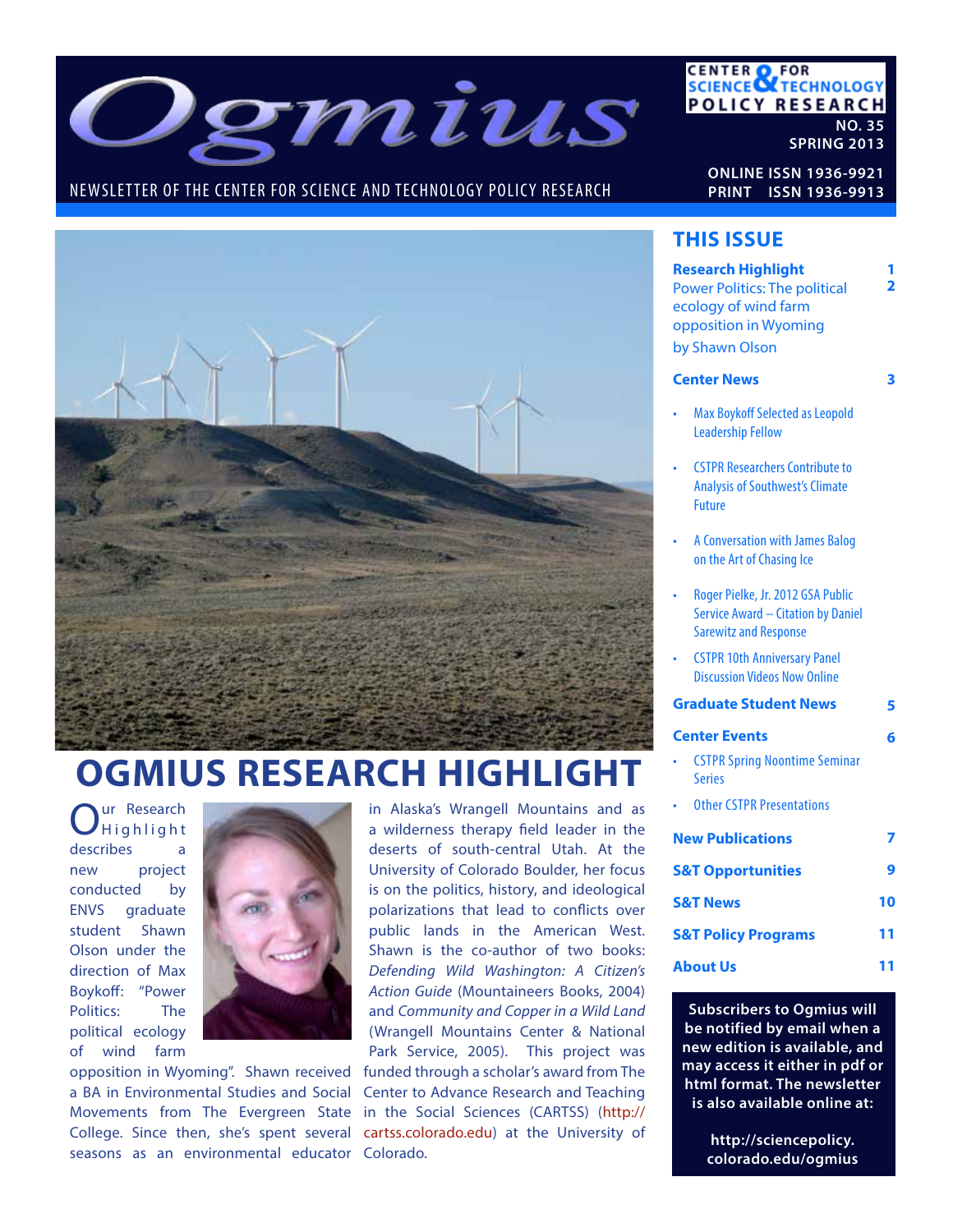# **POWER POLITICS: THE POLITICAL ECOLOGY OF WIND FARM OPPOSITION IN WYOMING by Shawn Olson**

Renewable energy is<br>Recognized nationally and globally as an important strategy for climate change mitigation, energy security, and economic development. However, due to a growing opposition movement against industrial-scale development of energies such as wind power and solar photovoltaic systems, these benefits will not be realized without further understanding of and solutions for community resistance. In the American West, utility-scale wind poses significant changes to the countryside undeveloped open space that rural residents conceive of as central to their way of life – which could impact individuals who use surrounding landscapes in the production of livelihoods and subsistence.



*Wind farm opposition billboard.*

This project seeks to contribute to an understanding of this opposition movement with the goal of proposing conflict mitigation strategies that simultaneously aid rapid climate mitigation while empowering rural communities. This research examines social conflict over wind energy development in Wyoming and investigates claims made regarding unfair burden-benefit distribution, attachments to unindustrialized natures, and the (not insignificant) visual and physical landscape changes that are a result of utility-scale wind farms. To approach the interface of differential access to power and contestations over renewable energy development, we bring into conversation the literature of political ecology. We take for our case study the three-year battle over a 100 MW wind farm in Converse County, Wyoming, where a local opposition group has stalled the project and rallied local residents against the developer.

A webcast of Shawn's talk about this project can be viewed here: http://cirescolorado.adobeconnect.com/p8czmro5pg7.

## Shawn Olson shawnkeatingolson@gmail.com

**Due to a growing opposition movement against industrial-scale development of energies such as wind power and solar photovoltaic systems, these benefits will not be realized without further understanding of and solutions for community resistance.**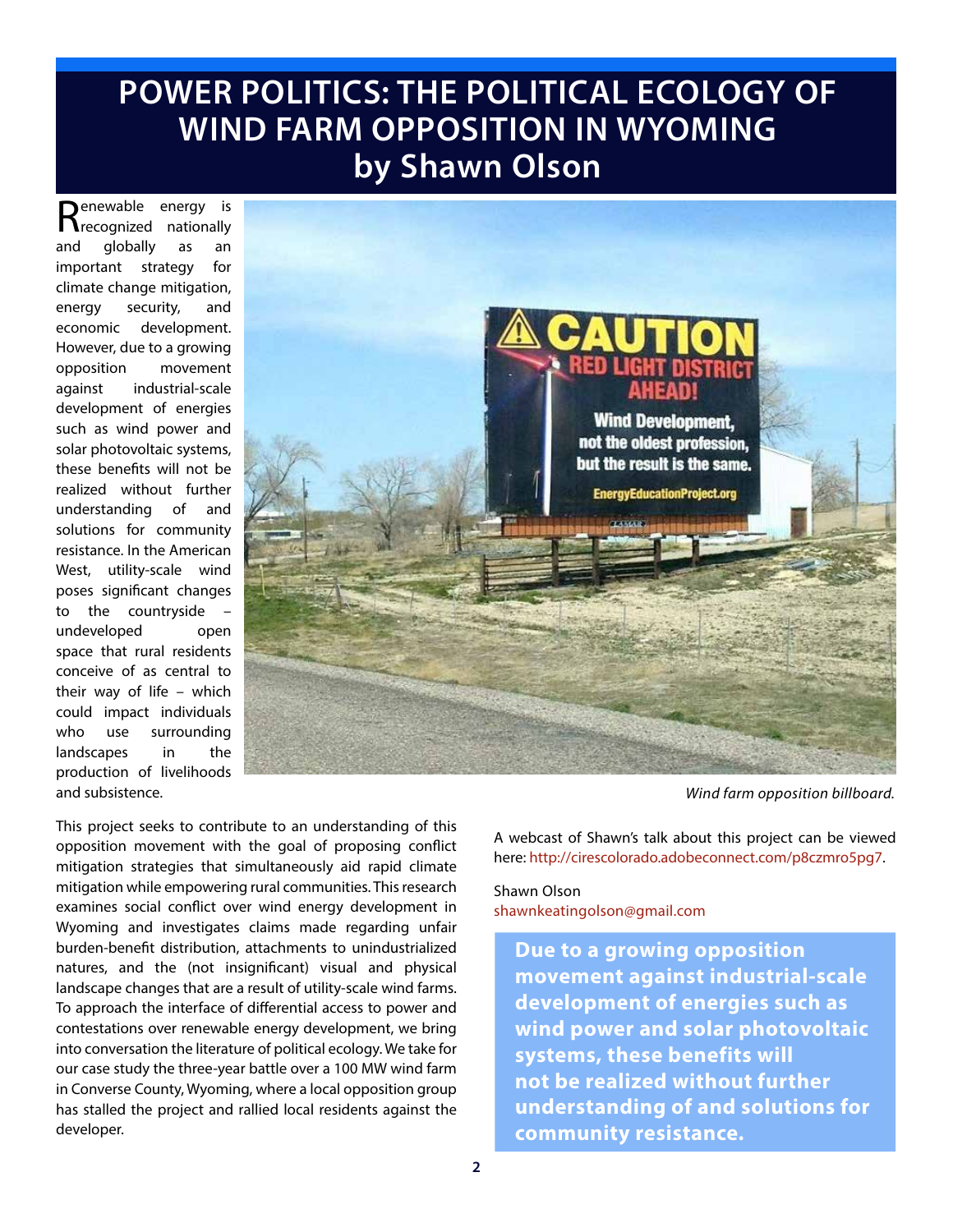# **CENTER NEWS**

#### **Max Boykoff Selected as Leopold Leadership Fellow**

ax Boykoff has been selected as one of 20 Leopold Leadership Fellows for 2013. The Leopold Leadership Program, located at the Stanford Woods Institute for the Environment at Stanford University, was founded in 1998 to fill a critical gap in environmental decision-making: getting the best scientific knowledge into the hands of government,



nonprofit and business leaders and the public to further the development of sustainable policies and practices.

Max is among the 20 mid-career academic environmental researchers named as fellows this year. The group was selected through a highly competitive process on the basis of their exceptional scientific qualifications, demonstrated leadership ability, and strong interest in sharing their knowledge beyond traditional academic audiences. The fellows will take part in intensive leadership and communications training designed to hone their skills in engaging with decision-makers, media, and the public. They also become part of a network of past fellows and program advisors who are working with leaders, both within and outside academe, to solve society's most pressing environmental and sustainability challenges.

Previous Leopold Leadership Fellows at the University of Colorado include Dr. Alan Townsend, Dr. Sharon Collinge, and Dr. Anne Chin. Congrats Max!!!

### **CSTPR Researchers Contribute to Analysis of Southwest's Climate Future**

In an era of increasing climate<br>instability, the southwestern United n an era of increasing climate States faces strained water resources, greater prevalence of tree-killing pests, and potentially significant alterations of agricultural infrastructure. These threats and challenges as well as others are detailed in the new book, "Assessment of Climate Change in the Southwest United States."



A hotter future is projected for the Southwestern United States—a region stretching from the California coast to the plains of eastern Colorado and New Mexico—and future heat and changes in precipitation will present challenges for managing natural resources, water, infrastructure and threats to human health.

The new book, "Assessment of Climate Change in the

Southwest United States," published by Island Press, is a landmark study that addresses these issues. It focuses on current climate conditions in the region, the environment of the past, what is projected to change over the 21st century and how this will impact ecosystems, water resources, agricultural production, energy supply and delivery, transportation and human health. The work includes major contributions from fourteen University of Colorado scientists, twelve of whom are part of CIRES and three from CSTPR.

A consortium of researchers from the Southwest Climate Alliance coordinated the assessment and the scientists are affiliated with the National Oceanic and Atmospheric Administration's Regional Integrated Sciences and Assessment Program and the U.S. Department of the Interior Southwest Climate Science Center. The book blends the contributions of 120 experts in climate science, economics, ecology, engineering, geography, hydrology, planning, resource management and other disciplines. The book is one of ten regional technical inputs to the 2013 National Climate Assessment released in draft form earlier this year.

"It's exciting to be part of an effort that really brought together the best possible science on climate change in the Southwest," said CIRES Associate Director for Science Kristen Averyt, who is a lead author of a chapter of the book. "We now have a clearer, fuller picture of how warmer temperatures are leading to earlier snowmelt, greater evaporation, more wildfires, and other very serious impacts affecting pretty much every square inch of our region."

Besides Averyt, Brad Udall, who is now director of the Getches-Wilkinson Center for Natural Resources, Energy and Environment, is also a lead author of a book chapter. Other CIRES scientists who contributed to chapters are Joe Barsugli, Maxwell Boykoff, Lisa Dilling, Jon Eischeid, Eric Gordon, Brant Liebmann, Jeff Lukas, Balaji Rajagopalan, Imtiaz Rangwala, William Travis, and Klaus Wolter. The work of Ami Nacu-Schmidt is also integral to the book, as she created or adapted the majority of the graphics illustrating the authors' findings.

The new book stresses the choices and opportunities available to society, in order to reduce the causes and effects of climate change in the region. It notes the steps governments, businesses, organizations and individuals are taking to improve energy efficiency, improve water supply reliability, decrease wildfire risk, and reduce greenhouse gas emissions.

"Assessment of Climate Change in the Southwest United States" is available from www.islandpress.org and at major retailers. The Assessment website http://www.swcarr.arizona.edu provides access to download full book chapters, short summaries of each chapter, and all graphics developed for the book.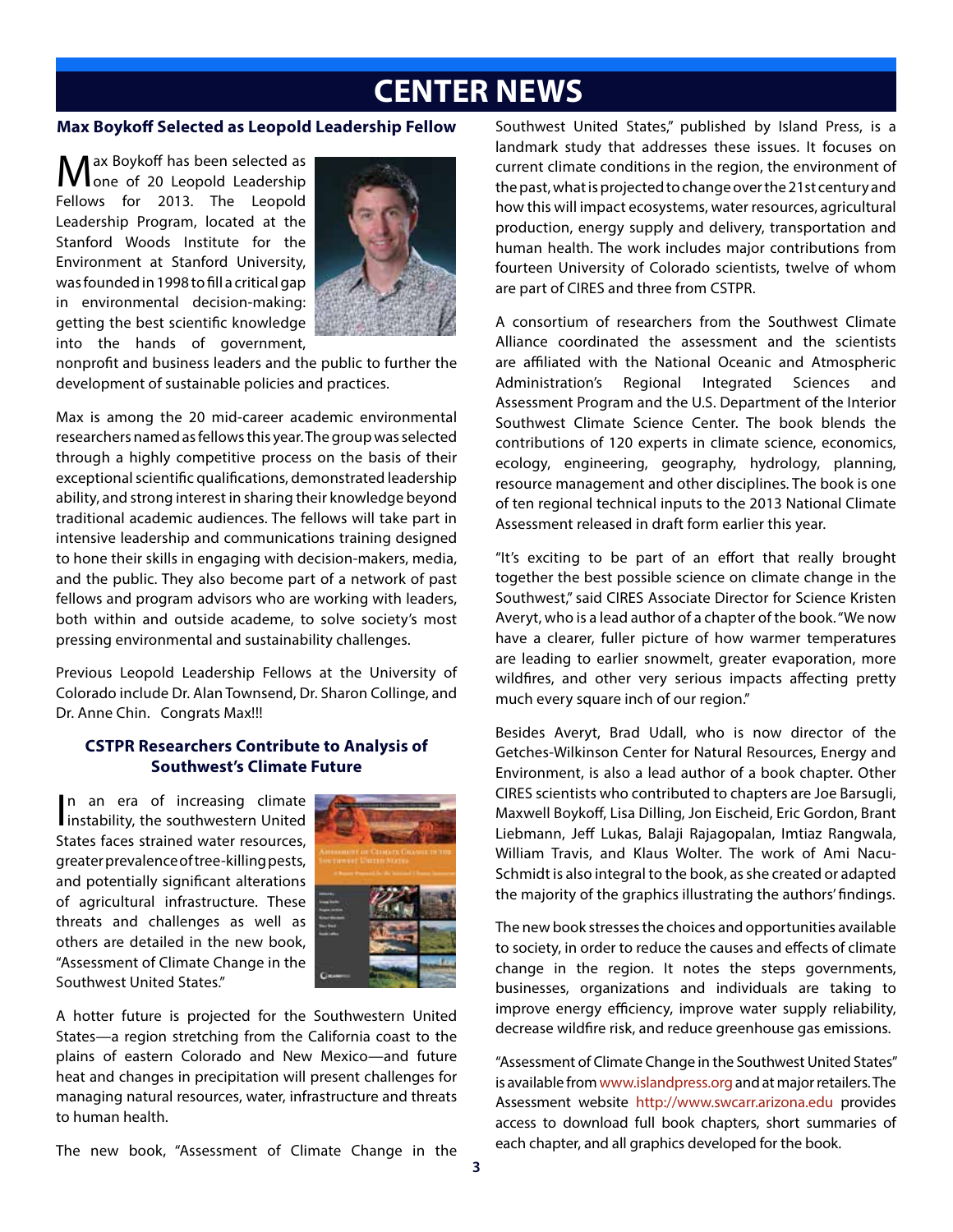# **CENTER NEWS**

#### **A Conversation with James Balog on the Art of Chasing Ice**

Filmmaker and adventurer James Balog shared his stirring and beautiful glacial photography revealing changes in climate on April 1 to a packed auditorium at the University of Colorado Boulder. The event, "A Conversation with James Balog on the Art of Chasing Ice," was hosted by Earth Vision Trust and CU-Boulder's Inside the



Greenhouse, a multidimensional project that explores the nexus of environmental science and the arts and humanities. Beth Osnes, assistant professor of theatre and dance, leads Inside the Greenhouse in partnership with Max Boykoff, assistant professor in the Cooperative Institute for Research in Environmental Sciences (CIRES) and the Environmental Studies Program, and Rebecca Safran, assistant professor of ecology and evolutionary biology. All three professors work closely with Marda Kirn of EcoArts.

Inside the Greenhouse seeks to deepen the public understanding of how issues of climate change are communicated by creating artifacts— art, film, television programming— that convey climate change. The centerpiece of the project will feature highlights from the conversation with Balog and students' creative work.

Sponsors of "The Art of Chasing Ice" include the CIRES, CU-Boulder Institute of Arctic and Alpine Research (INSTAAR) and Learn More About Climate, an initiative that seeks to extend CU-Boulder climate science expertise to educators, policymakers and citizens. Additional sponsors include the National Snow and Ice Data Center, the CU-Boulder Office for University Outreach, the CU-Boulder Environmental Center and Flatirons Bank.

## **Roger Pielke, Jr. 2012 GSA Public Service Award – Citation by Daniel Sarewitz and Response**

 $A_{\text{ceremony}}^{\text{t}}$  the award www.geosociety.org/ meetings/2012/PresAddr-Awards.htm#awards) to present Roger Pielke, Jr. with the 2012 GSA Public Service Award, colleague Daniel Sarewitz of Arizona



State University provided the following citation:

"The openness and integrity of science, and especially of the Earth sciences, have no stronger champion than Roger Pielke, Jr., recipient of the 2012 GSA Public Service Award. As the relations between science and politics have become more contested and complex, Roger's work as a scholar and public intellectual stands out for its crystalline brilliance and fearless honesty. His book The Honest Broker changed the way that scientists and politicians can make sense of one another. His analyses of natural hazards and energy technology have opened pragmatic new pathways for climate change policy that lead away from the gridlock of the past twenty years. His thousands of blog posts, with their phenomenally broad readership, continue to galvanize democratic dialogue about the role of science in our world. I am privileged and humbled to have Roger as a colleague, and proud of GSA for recognizing his service to science and society."

Roger's response follows: "While in college in the late 1980s I worked as a student assistant doing FORTRAN programming for the Atmospheric Chemistry Division at the National Center for Atmospheric Research. There I was surrounded by worldleading scientists doing research related to stratospheric ozone depletion. I remember hearing these scientists observe that policy making would be much improved if only politicians had a better understanding of science.

That set me on a path in graduate school to learn a bit about policy making before, I then thought, returning to the physical sciences.

Along the way I had a chance to go to Washington, DC, with Radford Byerly when he left a position at the University of Colorado to serve as chief of staff to Congressman George Brown, who had become chairman of the House Committee on Science and Technology. There I was surrounded by top science policy makers grappling with the early days of post-Cold War science policies.

One day after a long hearing on some complex issue, I distinctly remember sitting in a corner of Rad's office while the top staff  $-$  including lawyers and Ph.D. scientists  $$ observed that policy making would be much improved if only scientists had a better understanding of politics. It was that very moment that set me on a course of scholarship and practice at the messy intersection of science and politics.

Today, many of our most contested policies involve an element of the scientific or technological, and often more than that. I am firmly of the belief that science and technology matters a great deal to our ability to make good decisions, and as a consequence, experts have an obligation to participate in the political process. At the same time, how experts engage in policy and politics can lead to better or worse outcomes. Consequently, the messy intersection of science and politics is not just a fascinating area of study, but one that has important contributions to make to real-world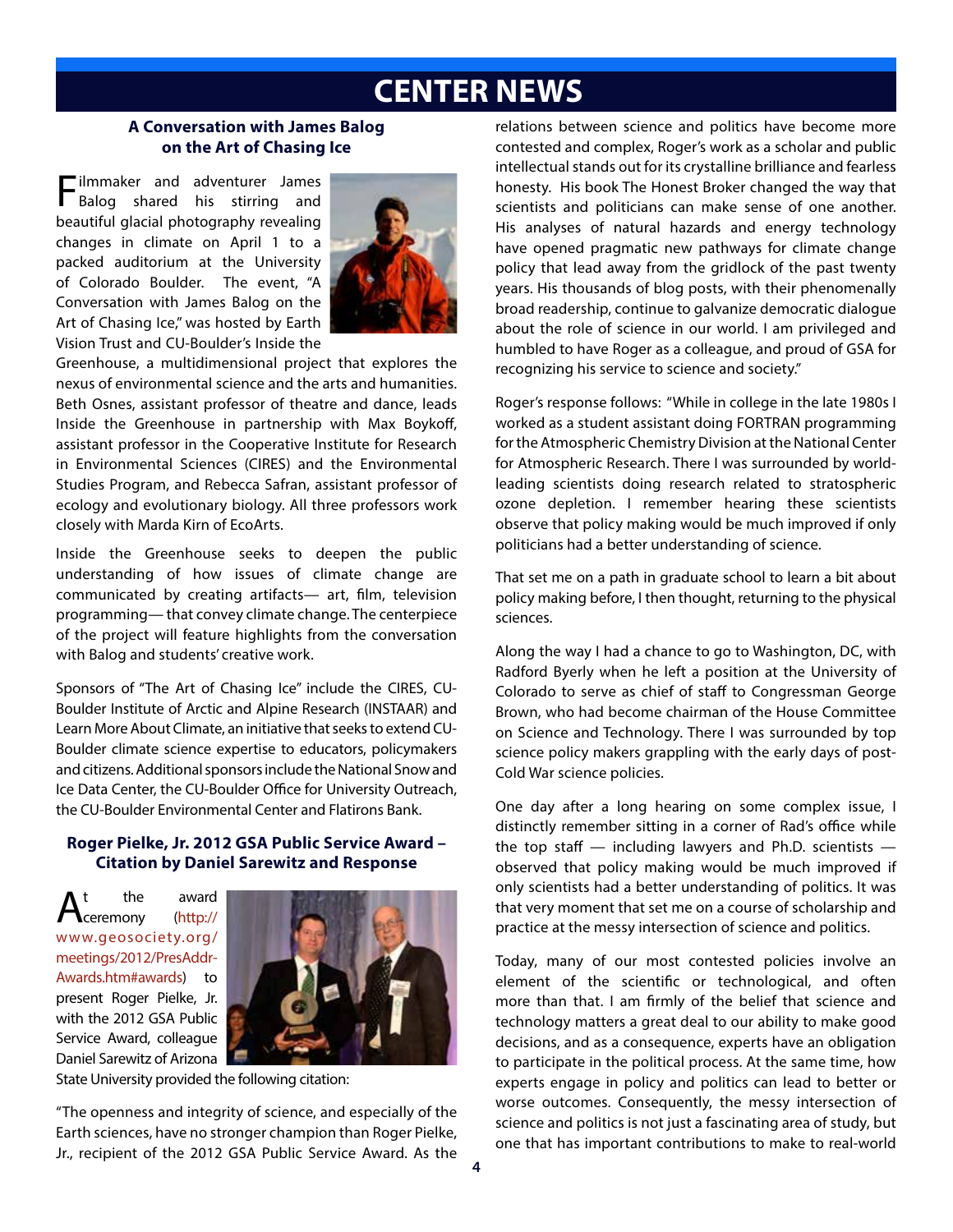## **CENTER NEWS**

decision making.

I thank the GSA for this recognition, which of course reflects the collaboration and support of a great number of friends, colleagues and others."

## **CSTPR 10th Anniversary Panel Discussion Videos Now Online**

Videos of the "Extremes: Nature, Society and Policy", "Public Engagement in Science and Technology", "Usable Science" and "Life after CSTPR" panel discussions at our 10th anniversary celebration are now available online (http:// sciencepolicy.colorado.edu/news/10anniversary), along

with a video of Dr. John Holdren's keynote address (http:// sciencepolicy.colorado.edu/news/10anniversary).



# **GRADUATE STUDENT NEWS**

### **Marilyn Averill**

**M**arilyn gave a presentation titled<br>
"Courts and the Diffusion of Climate Science" at the International Studies Association Annual Conference in San Francisco this March. She also has a publication forthcoming this year: Averill, M. Insights on COP 18/CMP 8. Insights, American Society of International Law.



#### **Marisa McNatt**

Marisa was chosen as a 2013 Climate<br>Media Fellow for the Heinrich Boll Foundation. The goal of the Climate Media Fellowship is to familiarize US energy experts with the European and German experiences transitioning toward a low carbon economy by emphasizing the role of increased energy efficiency and renewable



energy in securing economic opportunities for business and industry, and to communicate these in the US policy debate on a local, regional and national level.

## **Xi Wang**

Xi recently received the Albert E. Smith Emerging Scholar Award from The Center to Advance Research and Teaching in the Social Sciences (CARTSS) at the University of Colorado Boulder. The Smith Award provides support for innovative social science research on issues associated with human survival in a nuclear age.



The grant will contribute to Xi's thesis research titled "Public Engagement in Renewable Energy Transitions: A Comparison

of Renewable Portfolio Standard (RPS) Policy across the United States." The research will examine the factors that influence the adoption of an RPS--an obligation that requires a certain percentage of electricity in a jurisdiction to come from renewable sources. Specifically, it will examine whether, where, and to what extent the public has been engaged in RPS enactment. Xi presented her work at the Dimensions of Political Ecology 2013 Conference at the University of Kentucky, Lexington, KY, on March 1, and at the Carbon Management Research Symposium, Colorado School of Mines, Golden, CO, on March 27.

#### **Jessica Weinkle**

**J** essica gave a talk titled "Model Me<br>This: What is Florida's hurricane risk?" essica gave a talk titled "Model Me on December 17, 2012, at the National Hurricane Center in Miami, FL.



Abstract: When The Riddler first appeared as a Batman villain, he was a simple fellow; so too, were his riddles. Over time,

The Riddler and his game evolved, mirroring the technosocio-political context in which Batman- and his real life fans- understand and make decisions about risk. Despite conventional wisdom about risk and insurance ratemaking, Florida's hurricane risk is not an objective fact that exists "out there." Today, the hurricane risk is highly dependent on the context in which it is assessed and requires societal identification, interpretation, and decision-making. Thus, perceptions of the hurricane risk have changed along with changes in science, policy, and social values. Evaluation of the social context in which decisions about risk are made brings forth questions about the role of experts in decision making about society's risk and the use of public insurance regimes to control 'exaggerated uncertainties' and define acceptable hurricane risk.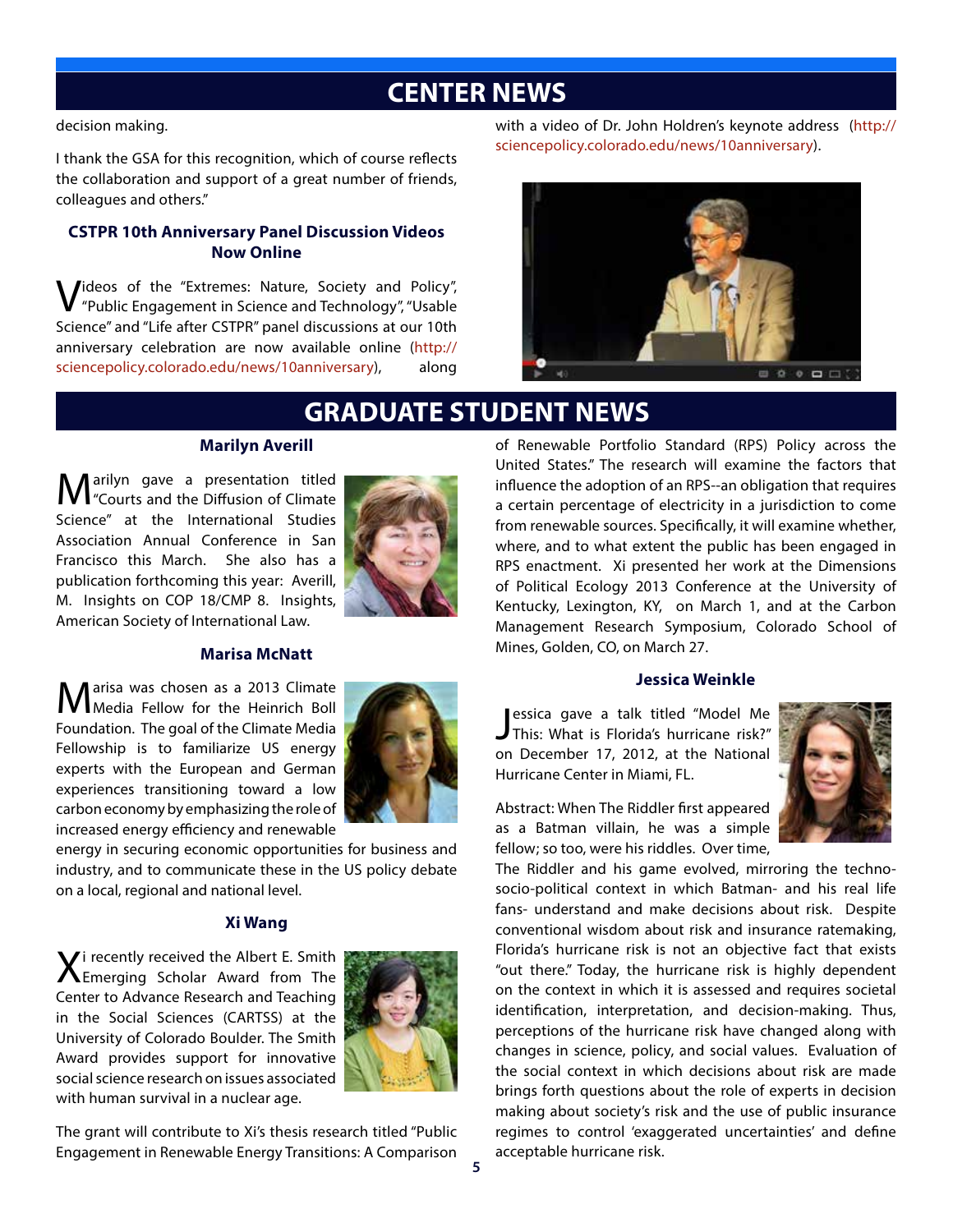# **CENTER EVENTS CSTPR Spring Noontime Seminar Series "New Policy Research at CU and Beyond"**

CSTPR just completed its spring semester noontime seminar<br>
Series. The theme of this semester's series was "New Policy Research at CU and Beyond." The talks were as follows:

- January 31, Too Hot To Touch: The Problem of High-Level Nuclear Waste by William Alley and Rosemarie Alley. View webcast: http://cirescolorado.adobeconnect.com/ p22u4b0lr1a/
- February 21, International Efforts in the Area of Energy and Development by Morgan Bazilian, National Renewable Energy Laboratory. View webcast: http:// cirescolorado.adobeconnect.com/p1bwaq6v02l/
- March 7, Ecohydrological Vulnerability to Changes in Climate and Land Use in the Colorado River Basin Headwaters: Implications for Water Policy and Management by Noah Molotch, Geography Department, University of Colorado Boulder. View webcast: http://cirescolorado.adobeconnect.com/ p9n2j7mzehl/
- March 14, The Human Dimensions Of Plug-In Hybrid Electric Vehicles In Boulder by Barbara Farhar,



*Morgan Bazilian, February 21 Noah Molotch, March 7*

Renewable and Sustainable Energy Institute, University of Colorado Boulder. View webcast: http://cirescolorado. adobeconnect.com/p1jp1q8kl8p/

- April 18, Moral Jurisdiction by Benjamin Hale, Center for Science and Technology Policy Research, University of Colorado Boulder. View webcast: http://cirescolorado. adobeconnect.com/p1krcg88kqt/
- April 24, Power Politics: The Political Ecology of Wind Farm Opposition in Wyoming by Shawn Olson, Center for Science and Technology Policy Research, University of Colorado Boulder. View webcast: http://cirescolorado. adobeconnect.com/p8czmro5pg7/

The series will resume in the fall semester with a new theme. Please visit our website (http://sciencepolicy.colorado.edu) and add your email address to the "Join our Mailing List" box in the left hand column to receive notices of upcoming talks including links to the webcast page. A collection of webcasts can be viewed here: http://sciencepolicy.colorado.edu/news/ webinars/index.html.



# **OTHER CENTER PRESENTATIONS**

enter faculty and graduate students presented the following posters at the annual CIRES Rendezvous May 2:

- An Agent-Centered Risk and Decision-Analytic Approach to Climate Change Adaptation. Mary Huisenga, William Travis and Katherine Clifford
- Does hurricane risk contain societal factors? Jessica Weinkle



*CIRES Rendezvous poster session.*

- The dynamics of vulnerability: Why adapting to climate variability may not always prepare us for climate change. Lisa Dilling, Meaghan Daly, Roberta Klein, Olga Wilhelmi (NCAR), William Travis
- Max Boykoff chaired a session on "Climate Governance" at the Tokyo Conference on Earth System Governance January 28-31.
- Max Boykoff was a discussant on a panel titled "Who Speaks for the Climate: Author Meets Critics" at the Association of American Geographers' Annual Meeting, Los Angeles, CA, April 9.
- Lisa Dilling (with K. Andersson, A. Ravikumar, C. Brown, and M. Holmgren) gave a talk titled "Adaptation to climate-related hazards in Colorado, Wyoming and Utah: Explaining differences in local responses" at the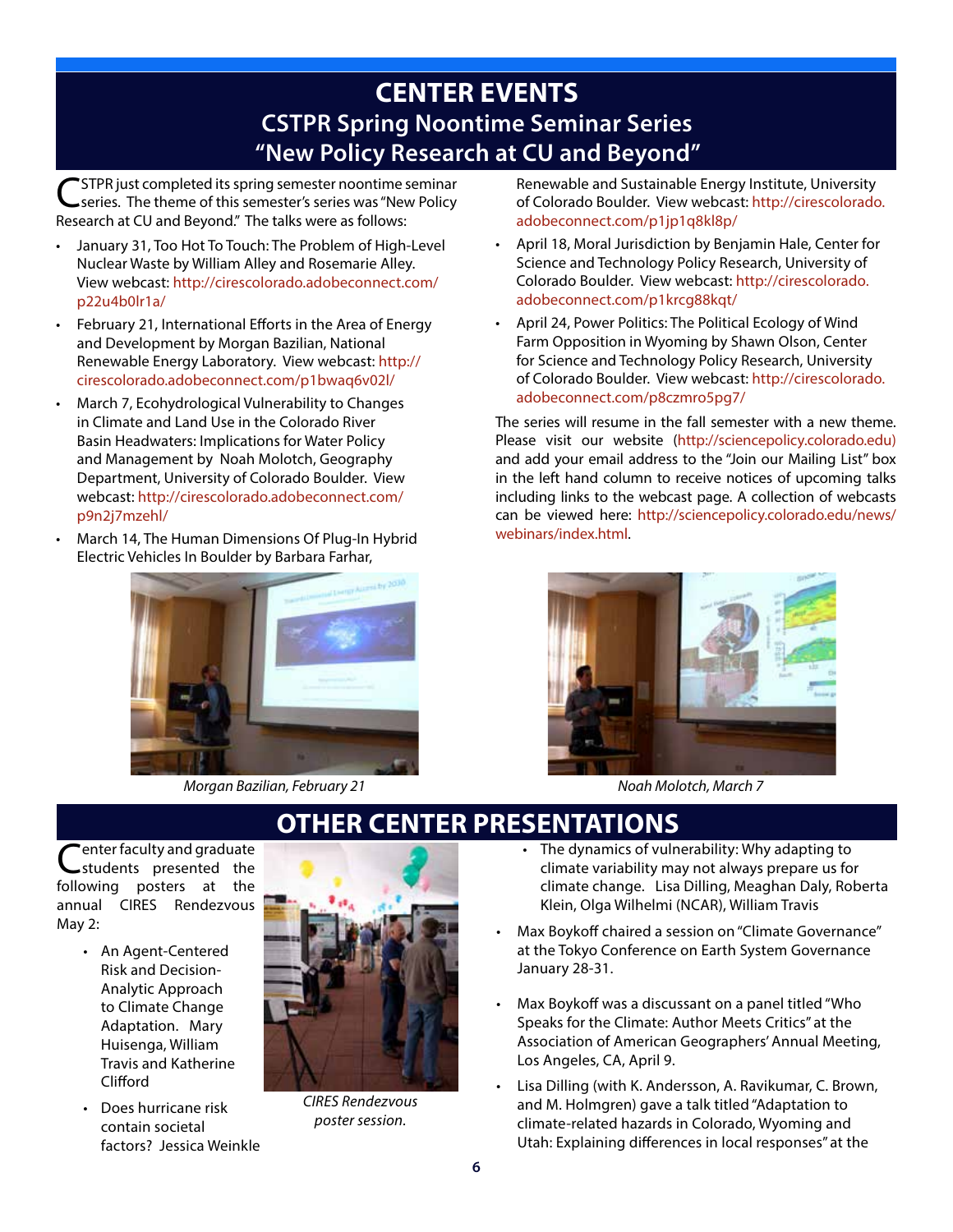# **OTHER CENTER PRESENTATIONS**

American Meteorological Society Annual Meeting, Austin, TX, January 8.

- Lisa Dilling (with D. Fernandez, J. Milford, K. Kelsey, N. Barger, and J. Neff ) presented a poster titled "Mapping decision zones for carbon management in the San Juan National Forest" at the 4th Annual North American Carbon Program All-Investigators Meeting, Albuquerque, NM, February 4-7.
- Roger Pielke, Jr. discussed "The Science and Politics of Climate Change" on the NPR radio program Ideastream November 29.
- Roger Pielke participated in a panel titled "What counts as good evidence for policy?" at London's Institute of Physics February 4.
- Roger Pielke gave a talk at the STEPS Annual Symposium at the University of Sussex on "Promises and paradoxes of scientific authority" February 6. A video of the talk can be viewed here: http:// www.youtube.com/watch?feature=player\_ embedded&v=VrGIzlgXdlg.
- Roger Pielke, Jr. gave a talk at the Colorado Rural Electric Association's Annual Meeting on Climate Change February 11.
- William Travis gave an invited presentation on "Means vs. Extremes: Challenges in Adapting to a Changing Climate" at the 150th annual meeting of the National Academy of Sciences, Washington, DC, April 28.

# **NEW PUBLICATIONS**

**Boykoff, M. T. (2013), Public Enemy No. 1? Understanding Media Representations of Outlier Views on Climate Change. American Behavioral Scientist, March 1, http://sciencepolicy. colorado.edu/admin/publication\_files/2013.05.pdf.**

Abstract: Outlier voices—particularly those views often dubbed climate "skeptics," "denialists," or "contrarians" have gained prominence and traction in mass media over time through a mix of internal workings such as journalistic norms, institutional values and practices, and external political, economic, cultural, and social factors. In this context, the article explores how and why these



actors—through varied interventions and actions—garner disproportionate visibility in the public arena via mass media. It also examines how media content producers grapple with ways to represent claims makers, as well as their claims, so that they clarify rather than confuse these critical issues. Read more: http://sciencepolicy.colorado.edu/admin/publication\_ files/2013.05.pdf.

**Dilling, L., R. Birdsey, and Y. Pan (2013), Chapter 18: Opportunities and Challenges for Carbon Management on U.S. Public Lands. Invited Contribution for Land Use and the Carbon Cycle: Science and Applications in Human and Environment Interactions. Robinson, Brown, French and Reed, Eds. Cambridge University Press.**

**O'Neill, S. J., M. Boykoff, S. Niemeyer, and S. A. Day (2013), On the use of imagery for climate change engagement. Global Environmental Change, http:// sciencepolicy.colorado.edu/admin/ publication\_files/2013.02.pdf**.

Abstract: This article answers calls from scholars to attend to a research gap

|                                                                                                                                                                                                                                                                                                                                                                                                             | _____________<br>the property of the property of                                                                                                                                                                                                                                                                                                                                                                                                                           | -<br>_______                                                                                                                                                                                                                                                                                                                                                                                                                                                                                                                                                                                                                                                                                                                                                                                                                                                                                                                                                                                                                                                                                                                                                                                                                                                                                                |                                                                                                                                                                                                                                                                                                                                                                                                                                                                                                                                    |  |
|-------------------------------------------------------------------------------------------------------------------------------------------------------------------------------------------------------------------------------------------------------------------------------------------------------------------------------------------------------------------------------------------------------------|----------------------------------------------------------------------------------------------------------------------------------------------------------------------------------------------------------------------------------------------------------------------------------------------------------------------------------------------------------------------------------------------------------------------------------------------------------------------------|-------------------------------------------------------------------------------------------------------------------------------------------------------------------------------------------------------------------------------------------------------------------------------------------------------------------------------------------------------------------------------------------------------------------------------------------------------------------------------------------------------------------------------------------------------------------------------------------------------------------------------------------------------------------------------------------------------------------------------------------------------------------------------------------------------------------------------------------------------------------------------------------------------------------------------------------------------------------------------------------------------------------------------------------------------------------------------------------------------------------------------------------------------------------------------------------------------------------------------------------------------------------------------------------------------------|------------------------------------------------------------------------------------------------------------------------------------------------------------------------------------------------------------------------------------------------------------------------------------------------------------------------------------------------------------------------------------------------------------------------------------------------------------------------------------------------------------------------------------|--|
|                                                                                                                                                                                                                                                                                                                                                                                                             |                                                                                                                                                                                                                                                                                                                                                                                                                                                                            |                                                                                                                                                                                                                                                                                                                                                                                                                                                                                                                                                                                                                                                                                                                                                                                                                                                                                                                                                                                                                                                                                                                                                                                                                                                                                                             |                                                                                                                                                                                                                                                                                                                                                                                                                                                                                                                                    |  |
| <b>Standard Commercial Commercial</b><br>_____<br>٠<br>٠<br>$\sim$<br>٠                                                                                                                                                                                                                                                                                                                                     | the product of the control and sufficient                                                                                                                                                                                                                                                                                                                                                                                                                                  | The first term of a policy from the first control and control control of<br>again follows. A structure of the party against the date of the com-<br>Detailed and the control of the control of the control of the control of<br>they thin a bubble of the chief is developed and a film officer about the design<br>A 19 YO A FEED AND COMPANY AND CONTRACTOR CONTRACTOR<br>A.I. At the service in the first background, it isn't the<br>come as form an action and a series of the company of the company of the<br>to buy committee about the modern strengthy. In these to means of this is dispos-<br>party think strains the second of their air materials and state.<br>the development of the company of the state of the state of the state of the state of the company of the state of the state of the company of the company of the company of the company of the company of the company of the c<br>children as the private control control and control private and control of<br>A single lack of product of regainst developing the collection of a<br>auto countries approaches of the part autour children contact our property<br>attractively characterized a time back of the first that the first state.<br>a discussional comparation of the comparation of the company of the company | Service Committee County                                                                                                                                                                                                                                                                                                                                                                                                                                                                                                           |  |
| and the same characteristic development of<br>Collection and the collection of the collection<br>The directly hanging in the first paint of a photon in<br>at article, consent all detter 1.25 arrests<br>sales of the former cash address come and definition to their<br>painting to the adduction of charact states will be the<br>brokering changes and also hand-the strings<br><b>PARTIES AND ANY</b> | $\frac{1}{2} \left( \frac{1}{2} \right) \left( \frac{1}{2} \right) \left( \frac{1}{2} \right) \left( \frac{1}{2} \right) \left( \frac{1}{2} \right) \left( \frac{1}{2} \right) \left( \frac{1}{2} \right) \left( \frac{1}{2} \right) \left( \frac{1}{2} \right) \left( \frac{1}{2} \right) \left( \frac{1}{2} \right) \left( \frac{1}{2} \right) \left( \frac{1}{2} \right) \left( \frac{1}{2} \right) \left( \frac{1}{2} \right) \left( \frac{1}{2} \right) \left( \frac$ | -                                                                                                                                                                                                                                                                                                                                                                                                                                                                                                                                                                                                                                                                                                                                                                                                                                                                                                                                                                                                                                                                                                                                                                                                                                                                                                           | The count dealer or terms and their dealer ride.<br>department of the state of the company of the company<br>and control effective a chief and the state of the chief.<br>strings are detected to the part that the<br>profitable and capacity of the con-<br>provided in the sets the sets of the set of their<br>ment between the first first factor and<br>three-look address and chance between with the look and<br>through the Monte of the company of the party and the country<br>To half her public asked the publishing- |  |
| The start of the appropriate control of<br>holds and an annual state of the control and an annual<br>party officer is real detector for state today of the count<br>the death securities their start is driven further<br>company's first 100 may not confidently to dealer<br>the aid is compared and the complete that becomes a<br>man may call its deal disk. I link<br>in a<br><b>SERVICE DE MONTE</b> |                                                                                                                                                                                                                                                                                                                                                                                                                                                                            |                                                                                                                                                                                                                                                                                                                                                                                                                                                                                                                                                                                                                                                                                                                                                                                                                                                                                                                                                                                                                                                                                                                                                                                                                                                                                                             | Wells which is minimized transversion for added<br>an and COST of Want to Antonymous<br>CALL AND AUGUST 10 00 000 100 100 000<br><b>Research College Constitution College College College College</b><br>The Technology and the Miller of the Technology and<br>played at \$2.5 playing the better property<br>to The students and control at the student<br>The product of the control of the product of the con-                                                                                                                 |  |
|                                                                                                                                                                                                                                                                                                                                                                                                             |                                                                                                                                                                                                                                                                                                                                                                                                                                                                            |                                                                                                                                                                                                                                                                                                                                                                                                                                                                                                                                                                                                                                                                                                                                                                                                                                                                                                                                                                                                                                                                                                                                                                                                                                                                                                             | $\sim$ 4.1 $\sigma$                                                                                                                                                                                                                                                                                                                                                                                                                                                                                                                |  |

concerning the visual representation of climate change. We present results from three Q-methodology workshops held in Melbourne (Australia), Norwich (UK) and Boulder (USA) investigating engagement with climate change imagery drawn from mass media sources. Read more: http://sciencepolicy. colorado.edu/admin/publication\_files/2013.02.pdf.

#### **Pielke, Jr., R. A. (2013), How can FIFA be held accountable? Sport Management Review, http://sciencepolicy.colorado. edu/admin/publication\_files/2013.01.pdf**.

Abstract: The Fédération Internationale de Football Association, or FIFA, is a non-governmental organization located in Switzerland that is responsible for overseeing the quadrennial World Cup football (soccer) competition in addition to its jurisdiction over other various international competitions and aspects of international football. The organization, long accused of



corruption, has in recent years been increasingly criticized by observers and stakeholders for its lack of transparency and accountability. In 2011 FIFA initiated a governance reform process which will come to a close in May 2013. This paper draws on literature in the field of international relations to ask and answer the question: how can FIFA be held accountable? Read more: http://sciencepolicy.colorado.edu/admin/ publication\_files/2013.01.pdf.

**Pielke, Jr., R. A. (2013), Dear Expert, Please Cook the Books. Wall Street Journal January 29, http:// sciencepolicy.colorado.edu/admin/ publication\_files/2013.03.pdf.**

Excerpt: Last week the Greek government brought charges against Andreas Georgiou, the head of its independent

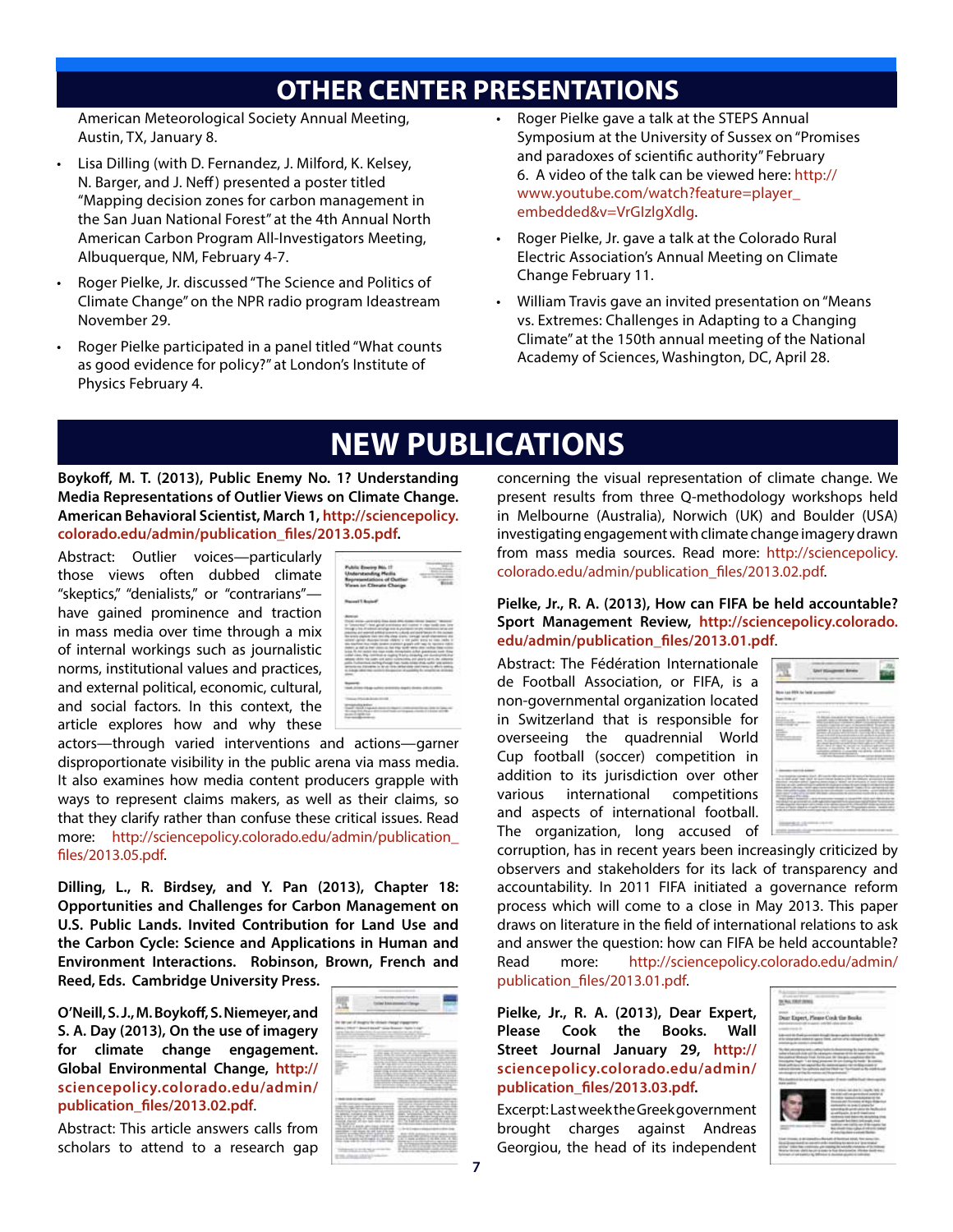statistical agency Elstat, and two of his colleagues for allegedly overstating the country's 2009 debt. The debt calculations were a critical factor in characterizing the magnitude of the nation's financial crisis and the subsequent responses by the European Union and the International Monetary Fund. For his part, Mr. Georgiou complained after the investigation began: "I am being prosecuted for not cooking the books." By contrast, Greek politicians have argued that the statistical agency was working counter to national interests. One politician said that Elstat was "too focused on the numbers and not enough on serving the country and the government." This situation is but one of a growing number of recent conflicts found where expertise meets politics. Read more: http://sciencepolicy. colorado.edu/admin/publication\_files/2013.03.pdf.

#### **Pielke, Jr., R. A. (2013), Letter from America: a memo to chief scientific adviser Sir Mark Walport. The Guardian, April 15, http://sciencepolicy.colorado.edu/admin/publication\_ files/2013.06.pdf.**

Excerpt: Congratulations Dr Walport on your appointment as the UK government's chief scientific adviser. You join a select group. Since the position of chief science adviser was established in the US in 1957 and in the UK in 1964, fewer than 30 men (yes, all men) have occupied the position. Today across Europe, only Ireland, the Czech Republic and the European Commission have



formal equivalents, which also exist in Australia, New Zealand, and soon perhaps in Japan and at the United Nations.

In the United States, the science adviser is an assistant to the president with the formal title of Director of the Office of Science and Technology Policy. All US science advisers (except notably the first, James Killian, who had a background in public administration) have been trained in some area of physics, reflecting the cold war origins of the position.

Since 2005, the Centre for Science and Technology Policy Research at the University of Colorado has brought to our campus presidential science advisers, spanning the administrations of John F Kennedy to Barack Obama. Let me distil what I consider to be a few of the most relevant insights from their experiences. Read more: http://www.csap.cam. ac.uk/media/uploads/files/1/fdsaw.pdf.

#### **Pielke, Jr., R. A. (2013), Why Monbiot's attack on Walport misses the mark, The Guardian, April 30, http://www.**

**guardian.co.uk/science/politicalscience/2013/apr/30/science-policy1.**

Excerpt: George Monbiot pulled no punches in his piece yesterday on Sir Mark Walport, the newly appointed UK government chief scientific adviser (GCSA). Responding to Walport's recent Financial Times article on bees and neonicotinoid pesticides, Monbiot accused him of writing a "concatenation **8**



of gibberish", and of deploying "the kind of groundless moral blackmail frequently used by industry-funded astroturf campaigns" He concluded that:

"Less than a month into the job, Sir Mark Walport has misinformed the public about the scientific method, risk and uncertainty. He has made groundless, unscientific and emotionally manipulative claims. He has indulged in scaremongering and wild exaggeration in support of the government's position."

Do tell us how you really feel, George.

Read more: http://www.guardian.co.uk/science/politicalscience/2013/apr/30/science-policy1.

**Pielke, Jr., R. A. (2013), No, Europe's ETS definitely doesn't work. Lowy Institute for International Policy, The Interpreter, April 30, http://www.lowyinterpreter.org/post/2013/04/30/ No-Europes-definitely-doesnt-work.aspx.**

Excerpt: After the European parliament voted down a proposal to prop up its flagship emissions trading scheme (ETS), most observers finally admitted what has been obvious for a while: the program is contributing little to accelerating the decarbonisation of the European economy. However, a few eternal but confused optimists see the program as working just fine. Here are



a few thoughts in response to that bit of push-back. Read more: http://www.lowyinterpreter.org/post/2013/04/30/No-Europes-definitely-doesnt-work.aspx.

**Sarewitz, D. and R.A. Pielke, Jr. (2013), Learning to Live With Fossil Fuels, The Atlantic, May, http://www.theatlantic.com/ magazine/archive/2013/05/learning-to-live-with-fossilfuels/309295.**

Excerpt: Today, more than 85 percent of the world's energy still comes from fossil fuels. Despite centuries of growing use, these fuels remain abundant. Powerful economic and political interests are organized around the fossilenergy system, as are complex social arrangements (consider, for example, the dependence of rapidly expanding cities on conventional electrical grids).



These realities have made a mockery of the 20-plus years of international efforts to wean the world off oil, coal, and natural gas. That doesn't mean we should stop trying; when it comes to climate-change mitigation, a shift to carbon-free energy remains the Platonic ideal. Yet it is past time to acknowledge that on any given day, "Drill, baby, drill!" is in fact a highly effective strategy for continuing to deliver the many benefits of cheap energy.

As a result, it's also past time to explore more seriously a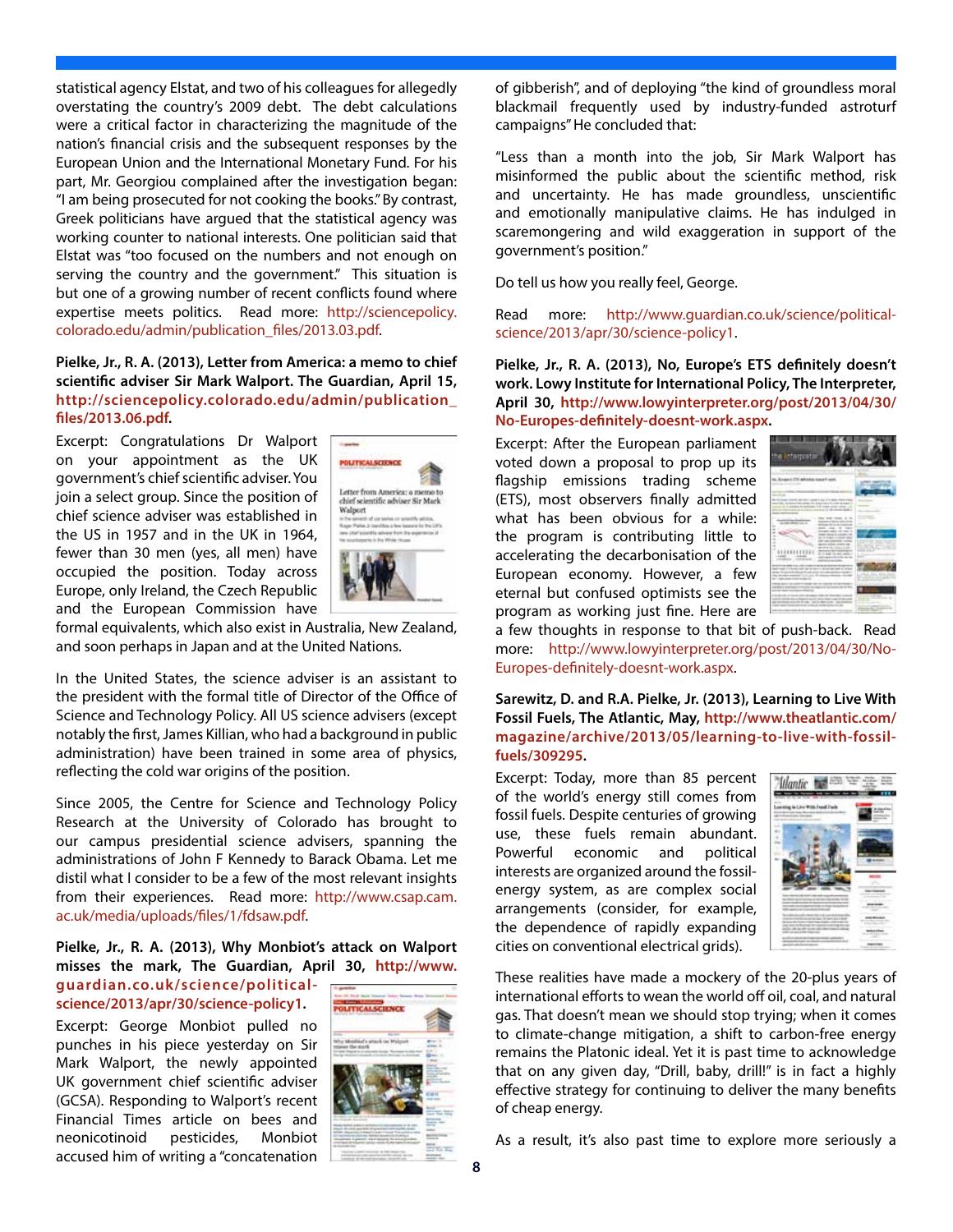parallel path to reducing greenhouse gases—one focused not on moving off fossil fuels, but on capturing the carbon that these fuels emit… Read more: http://www.theatlantic. com/magazine/archive/2013/05/learning-to-live-with-fossilfuels/309295.

#### **Assessment of Climate Change in the Southwest United States, http://www.swcarr.arizona.edu**.

Excerpt: A hotter future is projected for the Southwestern United States—a region stretching from the California coast to the plains of eastern Colorado and New Mexico—and future heat and changes in precipitation will present challenges for managing natural resources, water, infrastructure and threats to human health. Read more about this report on page 3 of our *Center News section*. Download the full pdf: http://www.swcarr.arizona.edu.



# **S&T OPPORTUNITIES**

## **The Alaska Center for Climate Assessment and Policy Program Manager**

The Alaska Center for Climate Assessment and Policy is seeking a highly skilled and energetic program manager. The person in this position will be the lead point of contact for ACCAP from both science and stakeholder communities in a dynamic and collaborative work environment. For more information: https://www. uakjobs.com/applicants/jsp/



shared/frameset/Frameset.jsp?time=1367439496160.

### **Bard Center for Environmental Policy Environmental Science - Visiting Scientist, Fall 2013**

The Bard Center for Environmental Policy has an opening<br>for a visiting scientist to teach a fall semester course in environmental science in our MS in Environmental Policy Program. The successful candidate will have a demonstrated record of excellence in teaching. Ph.D preferred, ABD considered. For more information about the program, please visitwww.bard.edu/cep. To apply, please send cover letter, CV, writing sample (no more than 25 pp.), and names and contact information for three references to https://secure. interfolio.com/apply/21518. Applications will be reviewed as received. Bard College is an equal opportunity employer, and we welcome applications from those who contribute to our diversity.

#### **Bard Center for Environmental Policy Climate and Climate Change Science - Visiting Environmental Scientist, Fall 2013**

The Bard Center for Environmental Policy has an opening<br>for a visiting Environmental Scientist to teach an annual

fall semester course in climate and climate change science in our MS in Climate Science and Policy Program. For more information about the program, please visitwww.bard.edu/ cep. The successful candidate will have a demonstrated record of excellence in teaching. Ph.D preferred, ABD considered. To apply, please send cover letter, CV, writing sample (no more than 25 pp.), and names and contact information for three references to https://secure.interfolio.com/apply/21472. Applications will be reviewed as received. Bard College is an equal opportunity employer, and we welcome applications from those who contribute to our diversity.

### **Environmental Defense Fund Post-doc Fellowships**

The Offices of the Chief Scientist and Chief Economist seek two recent Ph.D. recipients — one with expertise in environmental science, the other in environmental economics — for two-year High Meadows Post-Doctoral Fellowships. The Fellows will work collaboratively with other EDF scientists, economists, and program experts to help develop and advocate science-based, economically sound environmental policies. Each Fellow will work in a focus area, suited to their background and interests, from the range of EDF program work: climate, energy, oceans, freshwater and terrestrial ecosystems, and human health. For more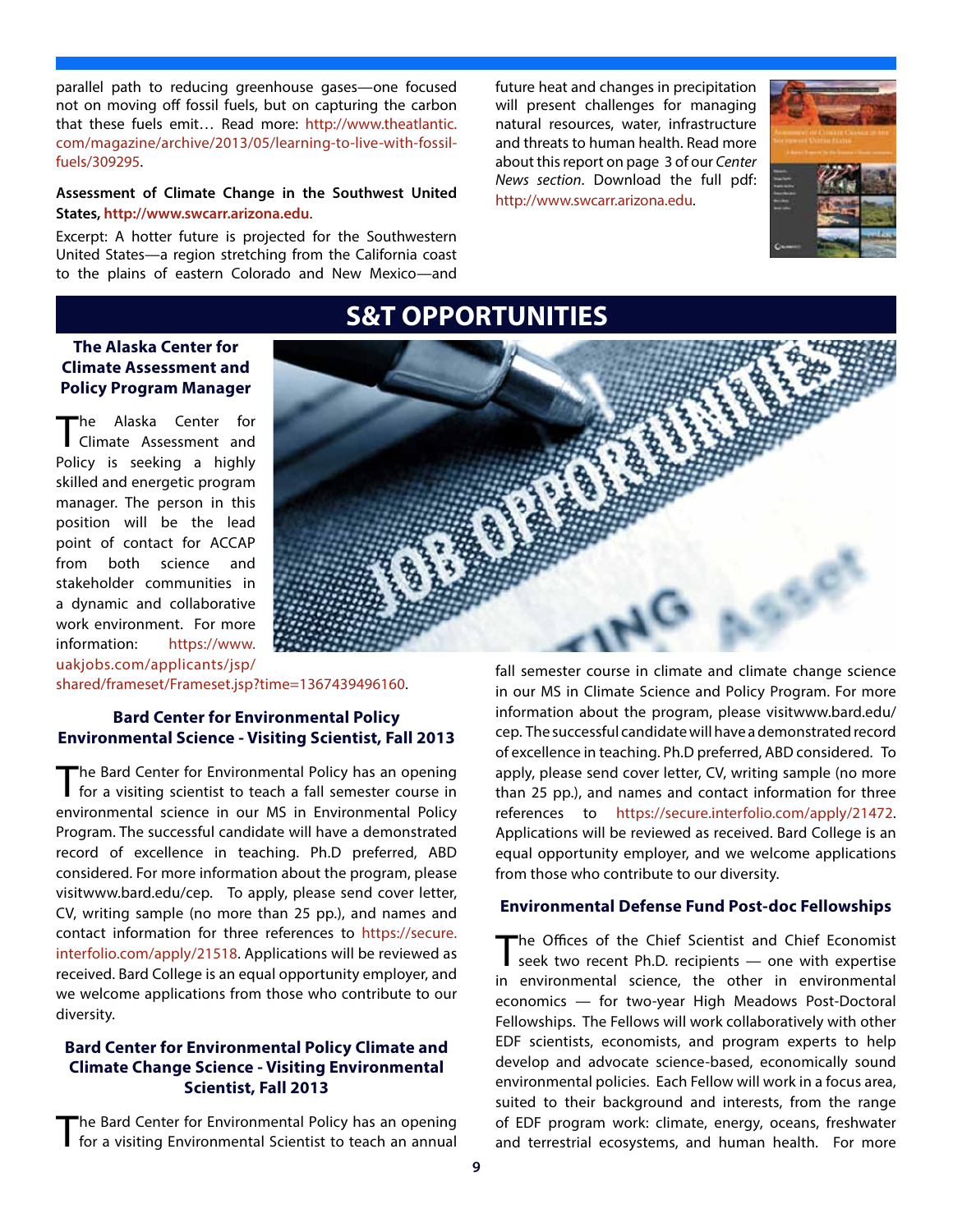# **S&T OPPORTUNITIES**

information: http://www.edf.org/jobs/high-meadows-postdoctoral-science-fellow?utm\_source=feedburner&utm\_ medium=feed&utm\_campaign=Feed%3A+EDFjobs+(EDF. org+-+Jobs).

#### **Paul Smith's College of Arts and Sciences Assistant Professor of Environmental Studies**

**D**aul Smith's College of Arts and Sciences is seeking applicants for a full-time Assistant Professor of Environmental Studies. The School of Commercial, Applied and Liberal Arts is seeking qualified candidates who are effective teachers and researchers in Environmental Studies and related disciplines emphasizing the social sciences such as Political Ecology, Human Geography, Political Science, Social Ecology, Sociology, Ecological Economics, or some combination of these fields. For more information: http:// www.paulsmiths.edu/offices/hr/jobs/2013%20CALA%20 Environmental%20Studies%20Faculty%202.15.pdf.

#### **Two-Year Position in Environmental Studies**

The University of Minnesota, Morris seeks an individual committed to excellence in undergraduate education to fill a temporary, two-year position in environmental studies, beginning August 12, 2013. We are especially interested in applicants who have broad interdisciplinary training that spans the social sciences and humanities, including in environmental philosophy, and who can enhance our growing environmental studies major. Responsibilities include a six-course (24-credit) teaching load per year, including an introductory environmental problems and policy course, which is integral to both environmental studies and environmental science majors, and additional lower- and upper-division course in area(s) of expertise. Additional duties may include: advising undergraduates, pursuing a research program that may involve undergraduates, and sharing in the governance and advancement of the environmental studies program, the candidate's home discipline, and the campus at large. For more information: http://enviroethics. org/2013/03/27/job-two-year-position-in-environmentalstudies.

### **Postdoc, Agrarian and Environmental Studies, The Hague (Netherlands)**

The International Institute of Social Studies (ISS) is a leading academic centre for international development studies, and a University Institute of Erasmus University Rotterdam (EUR). It is one of the oldest institutes in this field, having been established in 1952 by Dutch universities and the Netherlands Ministry of Education as a postgraduate institute for research, education and capacity building. The institute offers a PhD in Development Studies, a 15.5-month MA in Development studies with five Majors, and several post-graduate Diploma courses. Students come from over 50-60 countries. The Staff Group Rural Development, Environment and Population Studies has a vacancy (1.0 FTE) for a Postdoctoral researcher (18 months) in the field of: Agrarian and Environmental Studies (AES). For more information: http://enviroethics. org/2013/03/29/job-postdoc-agrarian-and-environmentalstudies-the-hague-netherlands.

Be sure to check our jobs page: (http://sciencepolicy.colorado. edu/students/jobs.html) for other opportunities.

## **S&T NEWS**

### **AGU Science Policy Conference 24 – 26 June 2013, Washington, DC**

T ave the Date! The 2013 AGU Science Policy Conference  $\rightarrow$  will be held from 24 – 26 June at the Walter E. Washington

Convention Center in Washington, DC. Join the mailing list (http://spc.agu.org/2013/mailing-list) to receive more information and updates about the conference.



## **NEW CSTPR VIDEO**

#### **Promises and Paradoxes of Scientific Authority**

Roger Pielke, Jr. at the 2013 STEPS Centre Symposium "Credibility Across Cultures: expertise, uncertainty and the global politics of scientific advice".

http://www.youtube.com/watch?feature=player\_ embedded&v=VrGIzlgXdlg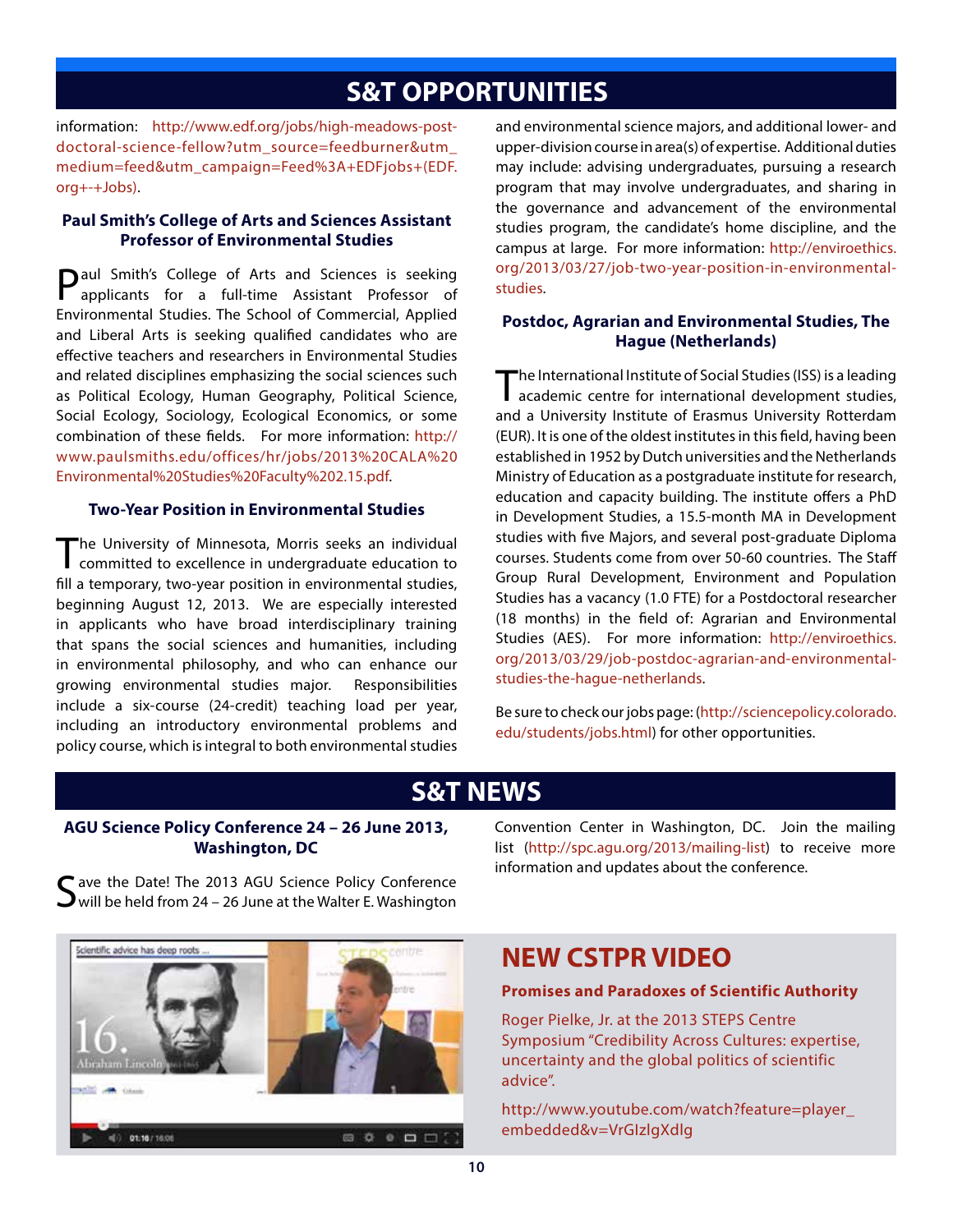# **Science and Technology Policy Programs** interface of science, technology, business, regulation,

#### **Graduate Certificate in Science & Technology Policy University of Colorado Boulder**

Society has a growing need for expertise in science and technology policy. The Graduate Certificate in Science and Technology Policy at the University of Colorado-Boulder, which is being offered in a parallel form at the Colorado School of Mines, is a rigorous educational program to prepare students pursuing graduate degrees for careers at the interface of science, technology, and decision making. Website: http://sciencepolicy.colorado. edu/stcert.

#### **Professional Science Master's in Science & Technology Policy**

#### **Arizona State University**

A one-year, 30-credit program, designed explicitly for students who want to pursue professional careers at the

and society. Available in Tempe, AZ, or Washington, D.C. Nationally recognized faculty. Students pursue applied, real-world projects and internships at companies and government agencies around the U.S. and the world. Immersive capstone experience in Washington, D.C. Offered by the #1 science and technology think tank at a U.S. university. Website: http://sciencepolicy.asu.edu.

#### **Science, Technology, and Public Policy University of Michigan**

In the Science, Technology, and Public Policy (STPP) Graduate Certificate Program, students explore the politics and policy related to science and technology. The program provides students with tools to analyze complex science and technology policy issues. Website: http://stpp.fordschool.umich.edu/graduate-certificate/ index.php.

# **ABOUT US**

Ogmius is the newsletter of the Center for Science and Technology Policy Research. The Center is within the Cooperative Institute for Research in Environmental Sciences (CIRES) at the University of Colorado-Boulder. The mission of CIRES, which was established in 1967, is to act as a national resource for multidisciplinary research and education in the environmental sciences. CIRES is jointly sponsored by the University of Colorado-Boulder and the National Oceanic and Atmospheric Administration.

On-Line Version: http://sciencepolicy.colorado.edu/ogmius

Online Version: ISSSN 1936 - 9921 Print Version: ISSN 1936 - 9913



Managing Editor: Bobbie Klein (bklein@colorado.edu) Graphics/Website: Ami Nacu-Schmidt (ami@cires.colorado.edu)

Center for Science and Technology Policy Research University of Colorado/CIRES 1333 Grandview Avenue, Campus Box 488 Boulder, CO. 80309-0488 Ph: 303-735-0451 Fx: 303-735-1576 http://sciencepolicy.colorado.edu